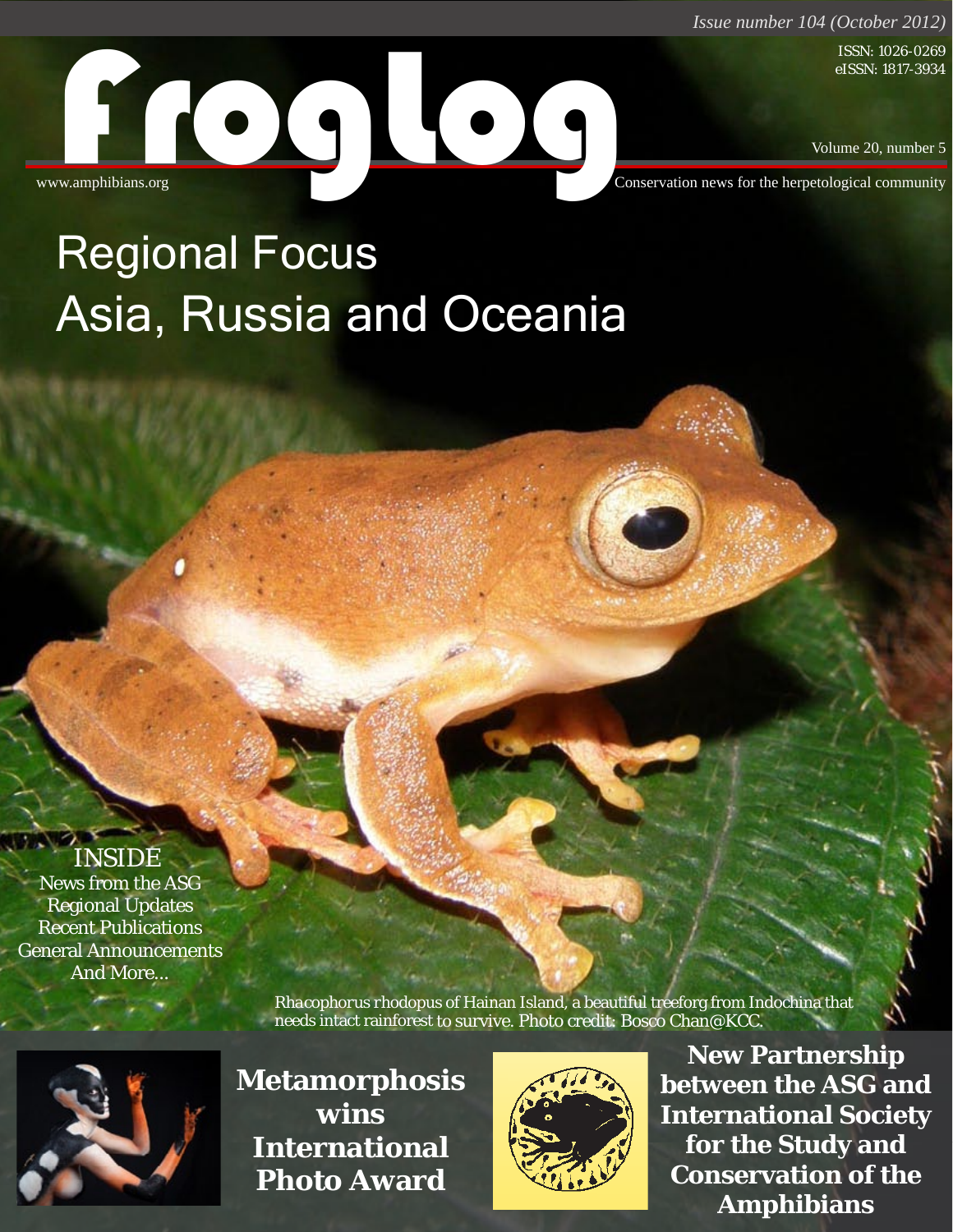## **Amphibian Research and Conservation in Vietnam**

By Truong Quang Nguyen & Thomas Ziegler

V ietnam has one of the richest amphibiant family 200 species being recognized from this country  $(1-10)$ . However, many amphibiian faunas in the world with nearly 200 species being recognized from this country (*1-10*). However, many amphibian populations and species are facing declines as a result of habitat loss and degradation, over-harvesting for food consumption, traditional medicine and pet trade (*11-13*). Currently, 32 Vietnamese amphibian species (approximately 16% of the total species number known for Vietnam) are listed in the IUCN Red List (*14*) at different categories: three species are listed as Endangered, 13 as Vulnerable and 16 as Near Threatened. To counteract the biodiversity decline in tropical forests in Southeast Asia, numerous research and conservation programs have been undertaken in Vietnam during recent decades (*15, 16*). We herein provide a brief overview about recent amphibian research and conservation efforts in Vietnam.



#### **Research activities**

Since 1998, a series of herpetofaunistic studies has been conducted in different regions of Vietnam with the focus on unexplored forests such as Hoang Lien Mountains in the Northwest; Ngan Son and Bac Son karst formations or Viet Bac and Dong Trieu granitic formations in the Northeast; Truong Son range and Central Highlands (e.g., Kon Tum, Dak Lak, Langbian, Di Linh plateaus); as well

as on some offshore islands (e.g., Bai Tu Long, Cat Ba, Con Dao and Phu Quoc). As result of recent herpetological exploration, the knowledge about species richness of amphibians in Vietnam has remarkably increased, from 82 species in 1996 to 181 in 2010, and currently, the species number has reached 194 (*1-10, 17*). In the past two years, 11 new amphibian species have been described from Vietnam and two new records have been reported from this country as well. In addition, taxonomic reviews have been provided for some groups based on morphological and molecular data, namely *Gracixalus*



Ichthyophis nguyenorum, a newly described species from central Vietnam. Photo: T.Q. Nguyen.

ogy) and population status is crucial for subsequent, suitable conservation measures. In times of the global amphibian crisis, and to be prepared for proper conservation breeding action, necessitated by the hazardous amphibian chytrid fungus (which is responsible for the amphibian disease chytridiomycosis), one of the major interests here is related to the reproductive biology of threatened

> or poorly known species. Some larval descriptions, larval staging and in part breeding reports of salamanders, bufonids, megophryids, microhylids, ranids and rhacophorids have been recently published (*2-4, 9, 10,*

(*3*), *Ichthyophis* (*8*), *Leptolalax* (*9*), *Rhacophorus* and *Theloderma* (*4, 10*). Ongoing investigations of the amphibian fauna are being

Truong Quang Nguyen: Institute of Ecology and Biological Resources, Vietnam Academy of Science and Technology, 18 Hoang Quoc Viet Road, Hanoi, Vietnam – Deputy Chair, IUCN SSC Amphibian Specialist Group in the Mainland Southeast Asia. Present address: Cologne Biocenter, University of Cologne, Zülpicher Strasse 47b, 50674 Cologne, Germany; E-mail: nqt2@yahoo.com. Thomas Ziegler: AG Zoologischer Garten Köln, Riehler Strasse 173, D-50735 Cologne, Germany – Member of the IUCN SSC Amphibian Specialist Group, within the Mainland Southeast Asia Region; E-mail: [ziegler@koelnerzoo.de.](mailto:ziegler@koelnerzoo.de)

*18-26*). Call descriptions for some species of several anuran groups from Vietnam were also provided, amongst others, by Anderson *et al.,* (*27*), Ziegler (*28*), Rowley *et al.,* (*3, 6*) and Wildenhues *et al.,* (*21*).

Currently, a comprehensive study on the distribution, population size and ecology of the Vietnamese newt genus *Tylototriton* and salamander genus *Paramesotriton* is taking place in northern Vietnam (e.g., *29*).

carried out in Dien Bien, Son La, Cao Bang, Ha Giang, Thanh Hoa and Lam Dong provinces.

In contrast to the surge of herpetofauna diversity surveys, the research on the natural history of Vietnamese amphibians is still limited. However, information about the specific adaptations (ecol-

*FrogLog 20 (5), Number 104 (October 2012)* | **21**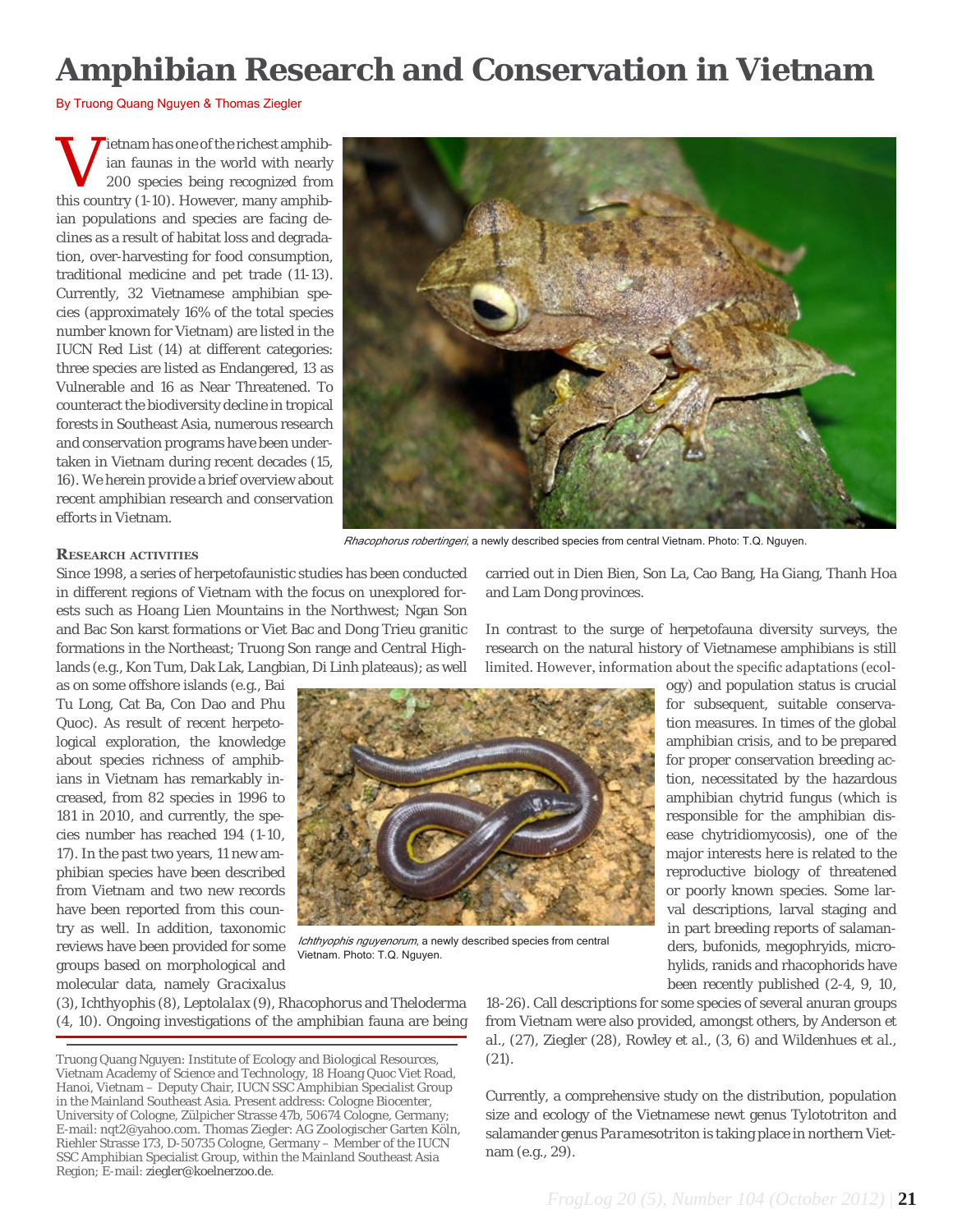

Larvae of Vietnam newt Tylototriton vietnamensis at the Amphibian Breeding Station in Hanoi. Photo: T. Ziegler.

#### **Conservation activities**

An amphibian conservation needs assessment for the species of the Indochina region was held in Hanoi by the Amphibian Ark in March 2012. During this five-day workshop, the conservation status of 65 species from Cambodia, 110 species from Laos and 176 species from Vietnam was evaluated. According to the assessment results, conservation actions for the Vietnamese amphibians include: 80 species of *in situ* conservation, 105 species of *in situ* research, five species of *ex situ* research, 73 species of conservation education and 21 species that do not require any conservation action at this point of time (*30*).

In order to build up or maintain populations in captivity, the Institute of Ecology and Biological Resources (IEBR), together with the Cologne Zoo, have decided to promote the *ex situ* research and conservation of amphibian species in Vietnam since 2007 (see *31, 32, 33*). The first phase has been successfully carried out at the Breeding Station on the outskirts of Hanoi, with already 14 bred amphibian species (*34*). Some results already have been published as service for other breeding stations / conservation projects / natural history research on tadpoles (*21, 25*), further data in particular concerning rearing, tadpole morphology and staging of rhacophorids (*Rhacophorus*, *Theloderma*) are currently assessed by Vietnamese and German students of our working group and prepared for subsequent publication. For disease control, selected breeding groups have been tested for the amphibian chytrid fungus *Batrachochytrium dendrobatidis* and since recently also for *Ranavirus*, but fortunately there has been no infection documented in Vietnamese amphibians at the station so far.

However, because of the land re-allocation and the current conditions at the Breeding Station in Hanoi, IEBR and Cologne Zoo are planning to implement the second phase of the *ex situ* research / conservation, but this time combined with *in situ* and education activities at the Me Linh Station for Biodiversity, bordering the famous Tam Dao National Park in Vinh Phuc Province, northern Vietnam. The Me Linh Station was established by the Vietnam Academy of Science and Technology in 1999 with the total area of 170.3 hectares. This station is directly located in forest environment, and therefore, it creates easier conditions for *in situ* conservation and research approaches as well as environmental



(Top left) Herpetological field work of European / Vietnamese working group in the lowland forest of Yen Tu, northern Vietnam. (Top right) Examination of abiotic parameters in the habitat of the endemic Tylototriton vietnamensis. (Lower left) One of the amphibian breeding facilities at the IEBR Breeding Station at Hanoi. (Lower right) Rhacophorid tadpoles at the Hanoi Breeding Station. Photo: T. Ziegler.